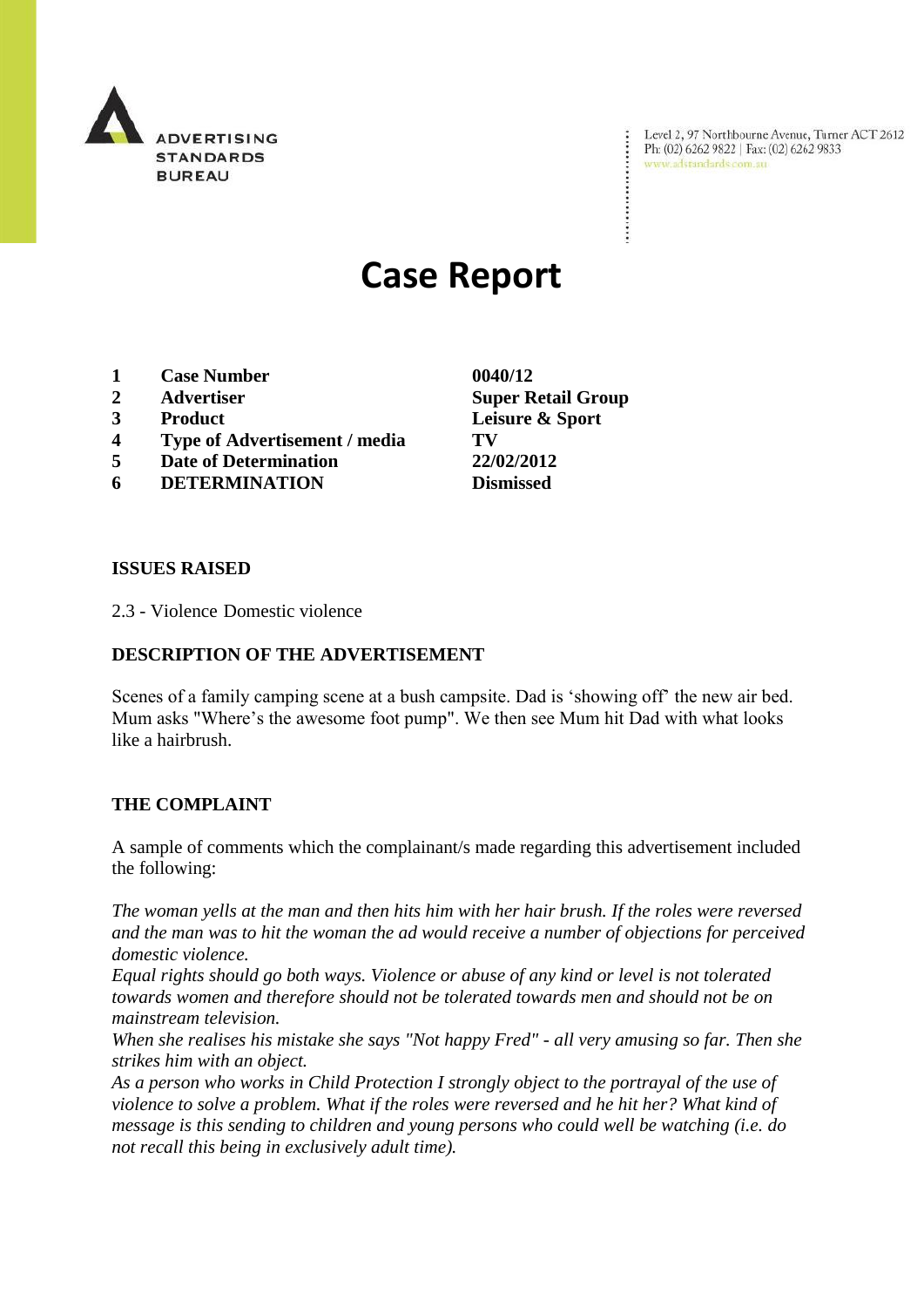*I say this advertisement could be construed as condoning assault (if not assault and battery) as an appropriate means of expressing one's frustration or annoyance with another person. In my previous life as a student counsellor I have seen what objects of roughly the same size and shape can inflict on the arm and shoulder of a little girl - please do not dismiss me as a prig!*

## **THE ADVERTISER'S RESPONSE**

Comments which the advertiser made in response to the complainant/s regarding this advertisement include the following:

*The intention of the advertisement referred is merely to portray - in a light hearted manner the general good natured banter that arises between a long-term couple who have not adequately planned or equipped themselves to enjoy their camping trip. The storyline is a tongue-in-cheek take on the uniquely 'male' approach to shopping.*

*The essence of the advertisement typifies the enduring, good natured 'mars and venus' conundrum, which suggests women are better shoppers and planners. The husband has seemingly purchased an inferior product from a 'bargain' retailer, rather than seeking professional advice from a specialist camping store. This scenario reflects the broadly accepted stereotype of the male who dislikes shopping, taking 'shortcuts' by selecting the quick and discounted option, rather than taking the time to seek expert advice and quality products.* 

*The advertisement is designed to be comical in nature, exaggerating stereotypes and the commonly accepted differences between genders. The advertisement simply aims to demonstrate that by seeking informed, specialist advice and the right products, camping in the great outdoors will be a more enjoyable experience for all concerned.* 

*Underpinning the advertisement is the play on the popular vernacular 'happy camper' which is the tagline for Ray's Outdoors.*

*The complainants suggest the advertisement condones or encourages domestic violence. Ray's Outdoors disagrees with this inference and suggests that at no point has domestic abuse or physical violence been demonstrated either directly or indirectly in the storyline. While the wife taps the husband with her hairbrush in a jovial manner when she learns he didn't buy the "awesome new foot pump', in no way is this action portrayed with malice or violent intent.* 

*Encouraging families, couples and friends to enjoy positive leisure experiences shapes the essence of the Ray's Outdoors brand and we are mindful that our public profile must always reflect these values. We invest a great deal of energy and consideration to ensure our advertising creative always represents positive Australian values and encourages shared enjoyable experiences in the great outdoors. Ray's Outdoors does not condone violence or physical abuse in any form.*

*Ray's Outdoors regrets any offence taken by the complainants to this advertisement, however suggests that the advertisement is in line within the AANA code of ethics and with community standards and that a reasonable person would not have grounds for complaint on the suggestion of domestic or spousal abuse.*